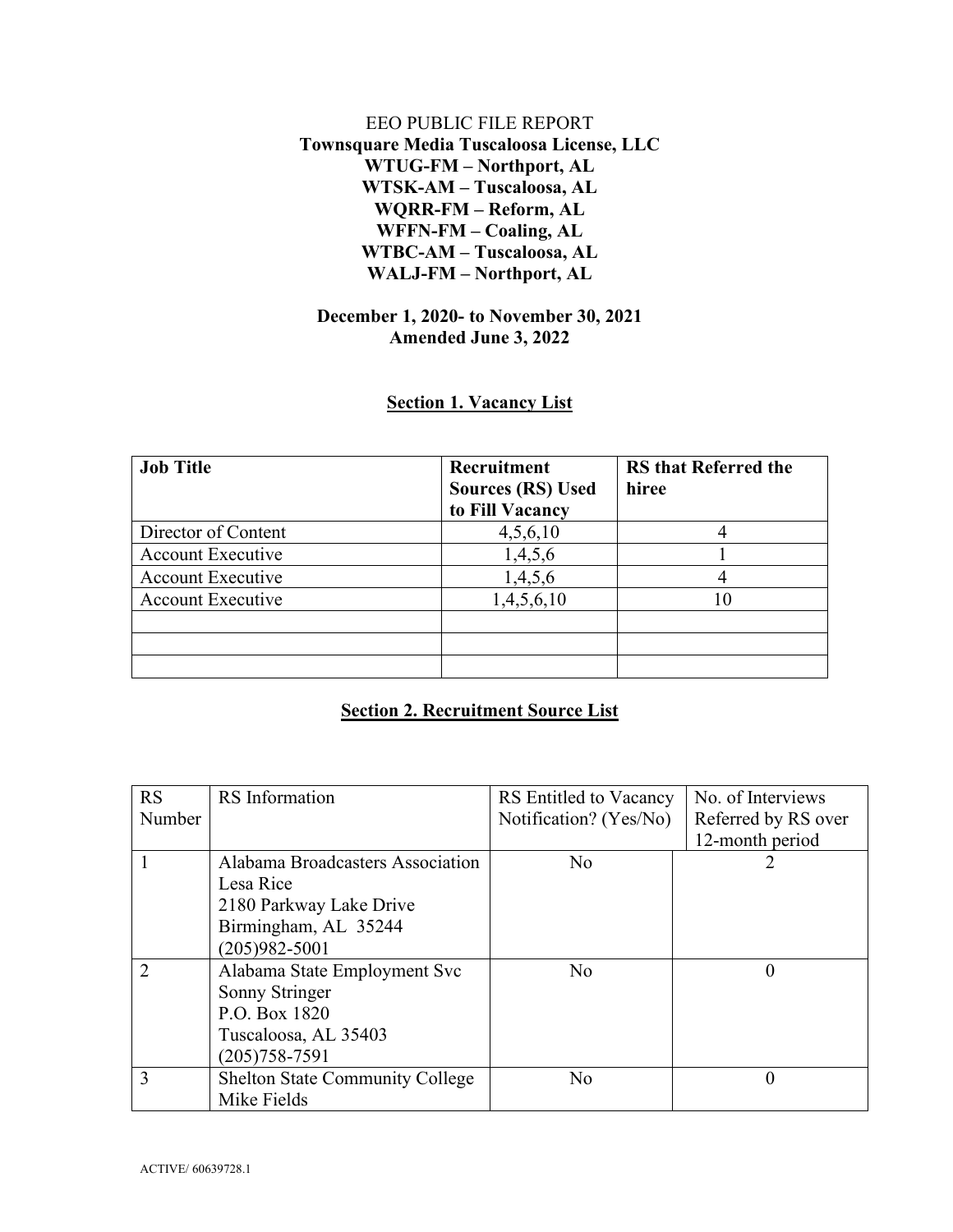|                                                         | 9500 Old Greensboro Road      |                |          |
|---------------------------------------------------------|-------------------------------|----------------|----------|
|                                                         | Tuscaloosa, AL 35405          |                |          |
|                                                         | $(205)391 - 2461$             |                |          |
| $\overline{4}$                                          | Indeed via Greenhouse         | No             | 6        |
| 5                                                       | LinkedIn via Greenhouse       | N <sub>o</sub> | 3        |
| 6                                                       | Townsquare Media Careers Page | No             | 0        |
|                                                         | via Greenhouse                |                |          |
|                                                         | Townsquare Media Station      | No             | $\theta$ |
|                                                         | Websites/Facebook             |                |          |
| 8                                                       | On-Air Ads                    | N <sub>o</sub> | 0        |
| 9                                                       | Walk-In                       | N <sub>o</sub> |          |
| 10                                                      | Referral                      | No             | ↑        |
| 11                                                      | Interns                       | N <sub>o</sub> | 0        |
|                                                         |                               |                |          |
| <b>Total Number of Interviews over 12-month period:</b> |                               |                | 13       |
|                                                         |                               |                |          |